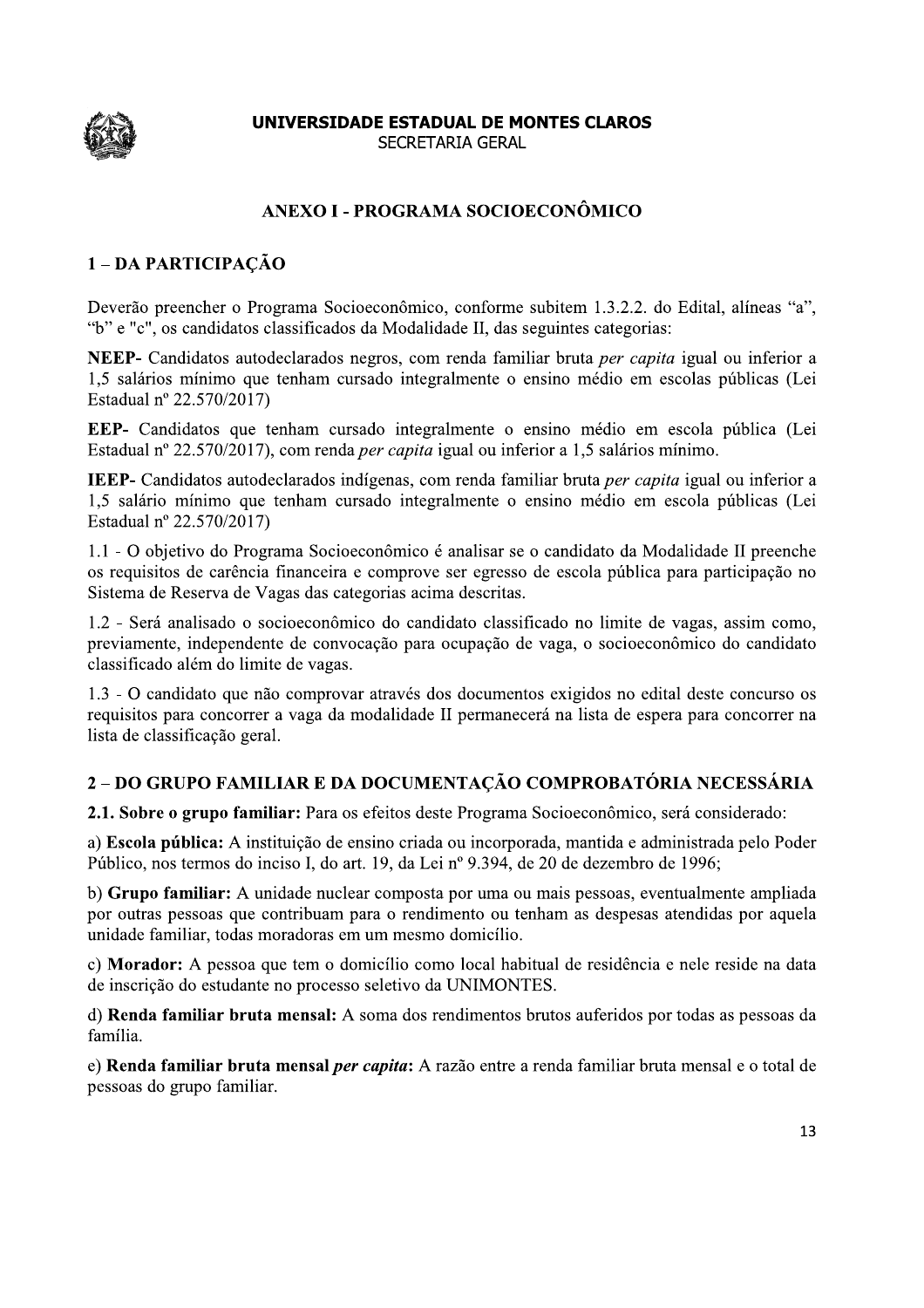

**UNIVERSIDADE ESTADUAL DE MONTES CLAROS**<br>
SECRETARIA GERAL<br>
2.2 - DOCUMENTAÇÃO COMPROBATÓRIA DE APRESENTAÇÃO OBRIGATÓRIA.<br>
0 candidato que concorrer à Reserva de Vagas deverá, obrigatoriamente, <u>anexar um ÚNICO</u><br>
droumento

a) Cópia da Declaração de Reserva de Vagas (Anexo II), devidamente preenchida e assinada, conforme categoria pretendida.

b) Para candidatos da categoria IEEP: anexar à Declaração de Reserva de Vagas (Anexo II) a documentação solicitada no subitem 1.5.2.3. "b" do edital, sendo: "cópia legível da Carteira de Identidade Indígena ou declaração da Fundação Nacional do Índio - FUNAI".

c) Cópia do histórico escolar ou de declaração emitida pela instituição pública de ensino, devidamente timbrada e assinada, atestando que o (a) aluno (a) estudou integralmente o Ensino Médio (1<sup>o</sup>, 2<sup>o</sup> e 3<sup>o</sup> ano) em Escola Pública. Obs.: Ressalva-se que o documento apresentado, deve, fazer menção clara de que o candidato cursou as três séries do ensino médio  $(1^{\circ}, 2^{\circ} e 3^{\circ}$  ano), na referida escola.

d) Cópia do Formulário Socioeconômico (Anexo III), devidamente preenchido e assinado.

e) Cópia da Carteira de Identidade do candidato e de todos os membros do grupo familiar. Para os casos em que o membro do grupo familiar for menor de idade, será aceito a Certidão de Nascimento.

f) Certidão de Casamento, quando for o caso, do candidato e de todos os membros do grupo familiar.

g) Em caso de união estável, deverá ser apresentada cópia de documentos que comprovem a união.

h) Cópia de documento oficial em caso de guarda ou adoção de menor, quando for o caso, do candidato e de todos os membros do grupo familiar.

 $\overline{A}$ ) Cópia da Carteira de Trabalho do candidato e de todos os membros do grupo familiar, maiores de 18 anos, inclusive daqueles que não trabalhem ou trabalhem informalmente (as páginas em que constam os contratos de trabalho, a página seguinte ao último contrato e as páginas que identificam o portador da Carteira).

i) Somente para Trabalhadores Assalariados, incluindo candidato e todos membros do grupo familiar: Cópias dos contracheques, dos três últimos meses. Se a empresa não emitir contracheque, poderá apresentar declaração (emitida pela empresa, em papel timbrado, e assinada por autoridade competente) constando o cargo e o valor bruto mensal.

k) Somente para Profissionais Autônomos, incluindo candidato e todos membros do grupo familiar: Cópias dos Recibos de Pagamento a Autônomos - RPA, últimos três meses.

1) Somente para Trabalhadores Informais, incluindo candidato e todos membros do grupo familiar: Declaração, datada e assinada de próprio punho, de que exerce atividade remunerada informal, constando o tipo de atividade e renda bruta mensal.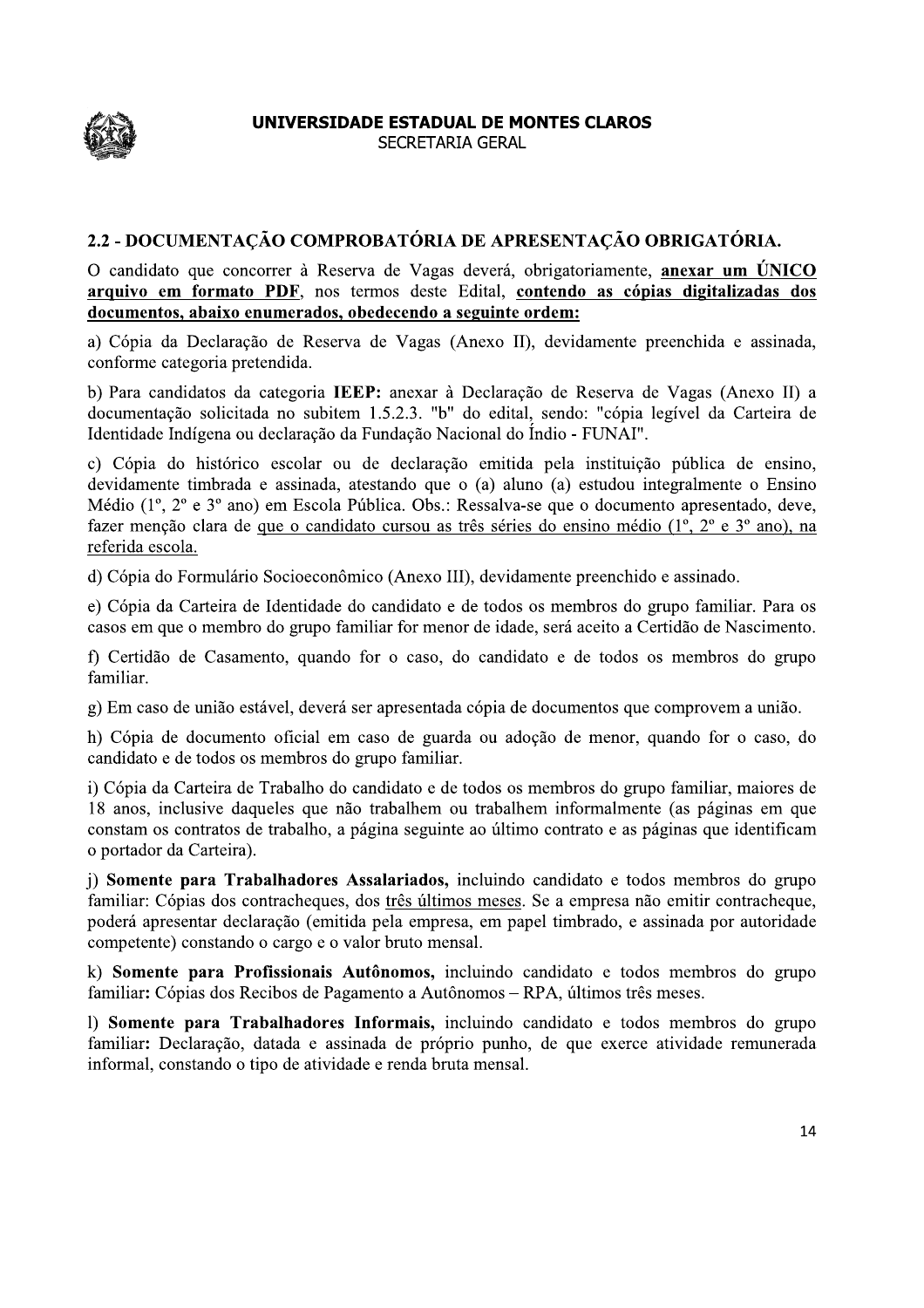

m) Somente para Microempresários, incluindo candidato e todos membros do grupo familiar: Cópias dos recibos de retirada pró-labore, dos últimos 3 meses, e cópia da declaração de Imposto de Renda de Pessoa Jurídica, último exercício.

n) Somente para Aposentados, Pensionistas, Beneficiários do INSS e outros, incluindo candidato e todos membros do grupo familiar, que estiverem na situação de: Pensionista, aposentado, afastado ou de que recebe(m) qualquer benefício social de órgão público ou privado, desde que regular, deverão ser apresentadas: Cópias do Extrato (dos últimos 3 meses) do recebimento de benefício previdenciário. Obs.: Para obter esse Extrato, o interessado deverá acessar o endereço: www.previdenciasocial.gov.br, no link Extrato de Pagamento de Benefício, informar o número do benefício e imprimir o Extrato.

o) Cópia da última declaração de imposto de renda de todos os membros do grupo familiar. Obs. Obrigatório somente se, no grupo familiar houver declarantes do Imposto de Renda.

b) Cópias de documentos que comprovem a participação do candidato e/ou membro(s) do grupo familiar nos referidos programas: Bolsa Família (último extrato bancário), Benefício de Prestação Continuada – BPC (Ministério da Previdência Social) –, Passe Livre para transportes coletivos municipais e interestaduais para deficientes carentes (Ministério da Infraestrutura). Obs.: Obrigatório somente no caso de participação nesses programas.

q) Cópia da fatura de água, (três) últimas.

r) Cópia da fatura de energia elétrica, (três) últimas.

s)Cópia de comprovante de pensão alimentícia (pagamento ou recebimento), para os casos em que haja o recebimento no grupo familiar.

t) Cópias de documentos comprobatórios de outras rendas (aluguel de imóveis etc.), quando houver.

2.3 Se o candidato não residir com seus provedores financeiros, necessariamente deverá apresentar a documentação enumerada no subitem 2.2 relacionada aos mesmos.

 $2.4$ . Para casos específicos do grupo familiar, não contempladas no subitem  $2.2$ , deve-se apresentar declaração de próprio punho esclarecendo a situação, esta deve estar devidamente datada e assinada, pelo candidato ou membro do grupo familiar maior de 18 anos de idade.

2.5. A Declaração de Reserva de Vagas, conforme especificada no subitem 2.2, alínea "a", contida no Anexo II, deverá ser anexada como a 1ª (primeira) folha da documentação, na sequência o Formulário Socioeconômico (Anexo III), alínea "b", e em seguida os demais documentos especificados no subitem 2.2.

2.6. Após preparar a documentação referida no subitem 2.2, antes de enviar, o candidato ou seu procurador deverá contar o número de folhas constantes na documentação, informar na Declaração de Reserva de Vagas, conforme especificada no subitem 2.2, alínea "a", contida no Anexo II, assinar e anexá-la como primeira folha do arquivo ÚNICO em formato PDF.

Obs.: se o candidato for menor de idade, a assinatura deverá ser do seu representante legal.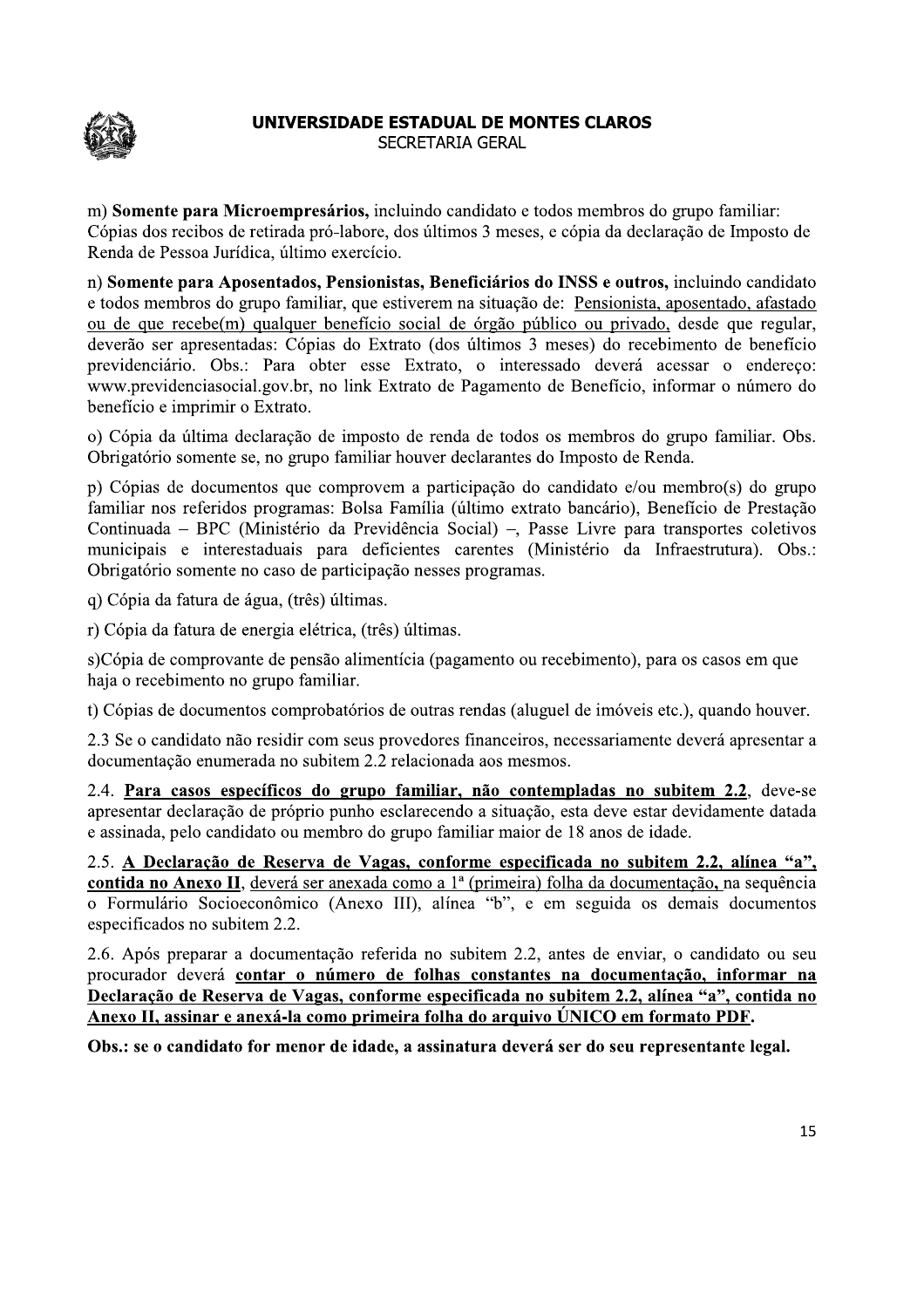

3 – DO INDEFERIMENTO PRÉVIO: Será indeferido, previamente, o requerimento do candidato que:

3.1. Não preencher, assinar, e apresentar a Declaração de Reserva de Vagas, atestando que é EEP -Egresso da escola pública, de baixa renda/ IEEP – Indígena, egresso de escola pública, de baixa renda, / NEEP - Negro, egresso de escola pública, de baixa renda.

Obs.: Se o candidato for menor de idade, a assinatura deverá ser do seu representante legal, sob pena de indeferimento da inscrição na referida categoria.

3.2. Não comprovar ter cursado cada uma das três séries do Ensino Médio  $(1^{\circ}, 2^{\circ} \text{ e } 3^{\circ} \text{ ano})$  em escola pública, e não apresentar a documentação comprobatória exigida no edital e neste programa.

3.3. Não comprovar que possui renda familiar *per capita* menor ou igual a 1,5 salário mínimo (um salário mínimo e meio);

3.4. Impedir, de alguma forma, a realização de visita domiciliar quando necessária.

3.5. Omitir informações e/ou der informações inverídicas, bem como fraudar e/ou falsificar documentos.

3.6. Não enviar a documentação do socioeconômico no prazo previsto do edital.

salario minimo e meio);<br>3.4. Impedir, de alguma forma, a realização de visita domiciliar quando necessária.<br>3.5. Omitir informações c/ou der informações inverídicas, bem como fraudar c/ou falsificar<br>documentos.<br>3.6. Não en

## 5 - DOS RECURSOS

5.1. Os recursos contra o indeferimento do Programa Socioeconômico para matrícula no Sistema de Reserva de Vagas poderão ser interpostos conforme especificado nos subitens a seguir.

5.1.1 - Os prazos de recursos previsto neste Programa Socioeconômico aplicam-se para os candidatos da categoria Pessoa com deficiência (PD), no que se refere à análise Médica dos documentos apresentados, e da categoria Negro, egresso de escola pública, de baixa renda (NEEP), no que se refere ao Procedimento de Heteroidentificação.

5.2. Os recursos, devidamente fundamentados, somente poderão ser interpostos dentro de 72 horas após a publicação dos resultados, pela internet, através da "Área do Candidato 2/2022" disponível no sítio eletrônico www.sisu.unimontes.br. Deste modo, por ser *online*, serão contabilizados sábados, domingos e feriados.